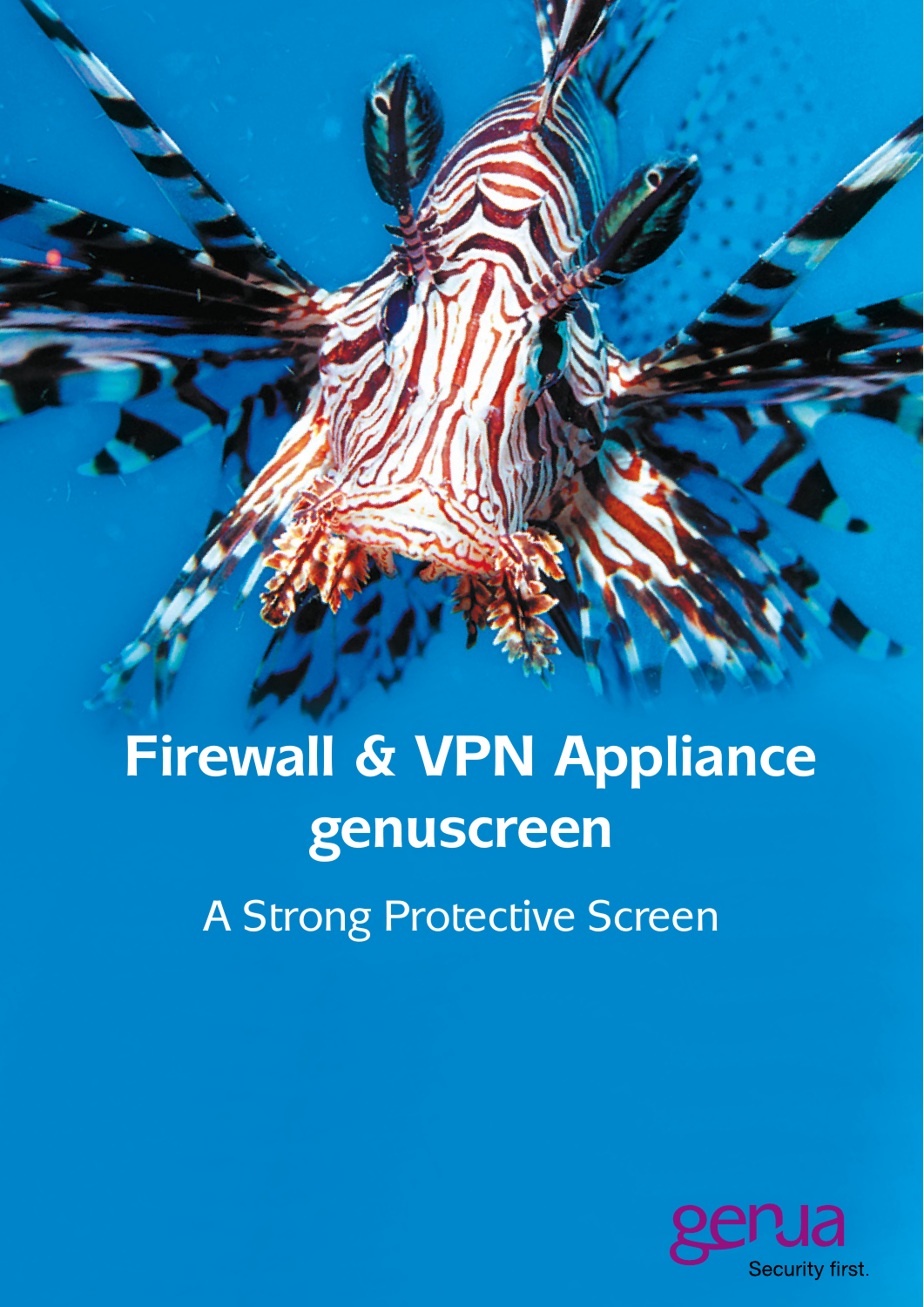# **genuscreen: Premium Protection for Networks and Data Transfers**

It is imperative to guard your network against the dangers of the Internet. In addition, sensitive systems in large networks often need additional protection, a further deman is the encrypted data transfer between distributed locations. The genuscreen security package has been developed with exactly this in mind: A high-performance firewall filters data traffic at interfaces with high accuracy, permitting only explicitly authorized connections and rigorously blocking all other data requests. The optional virus scanner add-on also removes malware from Web and e-mail traffic. The genuscreen package establishes high-encryption virtual private networks (VPNs) via public networks, and securely transfers highly sensitive information. Common Criteria (CC) EAL 4+ certification and official approval for the encrypted transfer of data classified as "restricted" are testimony to the genuscreen firewall & VPN appliance's compliance with the most stringent security requirements.

#### **Stateful Packet Filter – Ready for IPv6**

genuscreen takes the initiative: The stateful packet filter monitors the status of network connections. An example: If local computer A requests data from computer B in an external network, genuscreen will let the response from B to pass to A. However, any attempt by external computer B to establish an unsolicited network connection into computer A's local network is rejected. The firewall always assesses the context of a connection before accepting or terminating it, thus enabling convenient communication with high security. This of course also applies to IPv6 data communication - our solution fully implements this standard.

#### **Top Bridging Firewall GeNUScreen**

genuscreen excels as a bridging firewall. It then acts as a stealth security system easily integrated in the existing infrastructure to protect your Internet access or sensitive key systems, such as SAP or development servers. These invisible firewalls are deployed without changing a single IP address, and are sure to be a nasty surprise for attackers! Make a phone call over VoIP? Sure! genuscreen handles voice data and secures the well-known SIP protocol. As Voice over IP (VoIP) depends on reliable performance, you will benefit from our firewall's sophisticated bandwidth management. Important protocols can be preferred during data transfers, thus reliably reserving bandwidth needed for VoIP. Host Sapur Sapur Sapur Sapur Sapur Sapur Sapur Sapur Sapur Sapur Sapur Sapur Sapur Sapur Sapur Sapur Sapur Sa

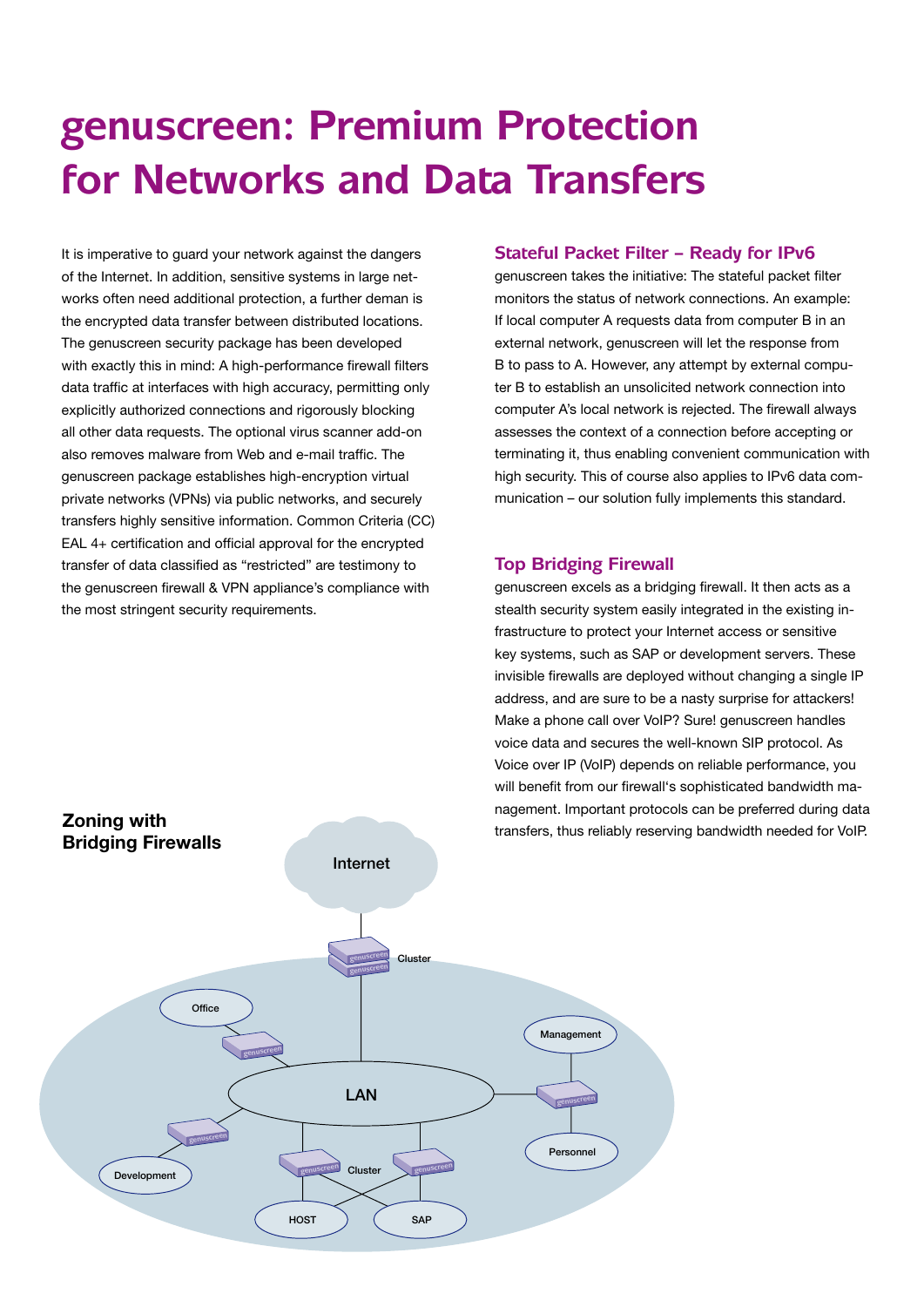

### **High-Security VPN: Approved for Restricted Data**

genuscreen can create virtual private networks (VPNs) for the secure transfer of data via public networks. Data traverses the Internet through encrypted connections known as VPN tunnels. This method also securely transfers highly sensitive information between distributed locations, with powerful encryption techniques guaranteeing confidentiality. The genuscreen IPsec VPN solution has the official approval of the German Federal Office for Information Security (BSI) for classification level "restricted". Official public bodies, military units, and contracting companies with access to classified information therefore can safely use the genuscreen application to conveniently exchange restricted information via the Internet, with security guaranteed by the German Federal Office for Information Security. However, genuscreen is not just for companies in the

classified area – any organization will benefit from a high-security VPN appliance approved by an independent organization.

## **Convenient VPN Solution for a Range of Requirements**

genuscreen offers a host of practical benefits for your VPN needs: expertly applied IPsec functions implement large networks with multiple users via a handful of tunnels. Fully meshed high-performance VPNs are available with easyto-configure settings and low maintenance and computer capacity overhead. genuscreen also is capable of SSH

VPNs to connect very different networks quickly and efficiently. Unlike other VPN technologies, IP addresses here do not need to be synchronized for secure communication between networks. genuscreen receives the data transmitted by the sender, and transfers it via SSH VPN to a second genuscreen appliance in the destination network. The data is then securely transmitted to the recipient, irrespective of whether the sender has an IP address from the same subnet. This enables the seamless encrypted integration of new corporate sites, or of customers and partners with IP addresses outside of your administrative reach.

#### **Seal of Quality: BSI Certificate CC EAL 4+**

The purpose of a firewall and VPN appliance is dependable IT security. In complex security systems, whether or not a solution actually delivers on its manufacturer's promises is often something only experts can gauge.

Bundesamt für Sicherheit in der Informationstechnik

#### **Deutsches** IT-Sicherheitszertifikat



Zertifikat Nummer: BSI-DSZ-CC-0565-2009

the German Federal Office for Information Security (BSI) to certify genuscreen. Standard Common Criteria (CC) level EAL 4+ certification represents the industry benchmark, and is the highest level applicable to a complex system such as a firewall. Certification at this level demands comprehensive documentation, submission of source code, and in-depth testing by specialists to accurately assess all

That is why we have turned to the experts of

security functions. genuscreen has already completed this sophisticated certification process several times, since genus repeats certification with every major product release. Certification is an independent expert guarantee that the genuscreen firewall and VPN appliance will truly deliver on our promise of high-quality IT security.